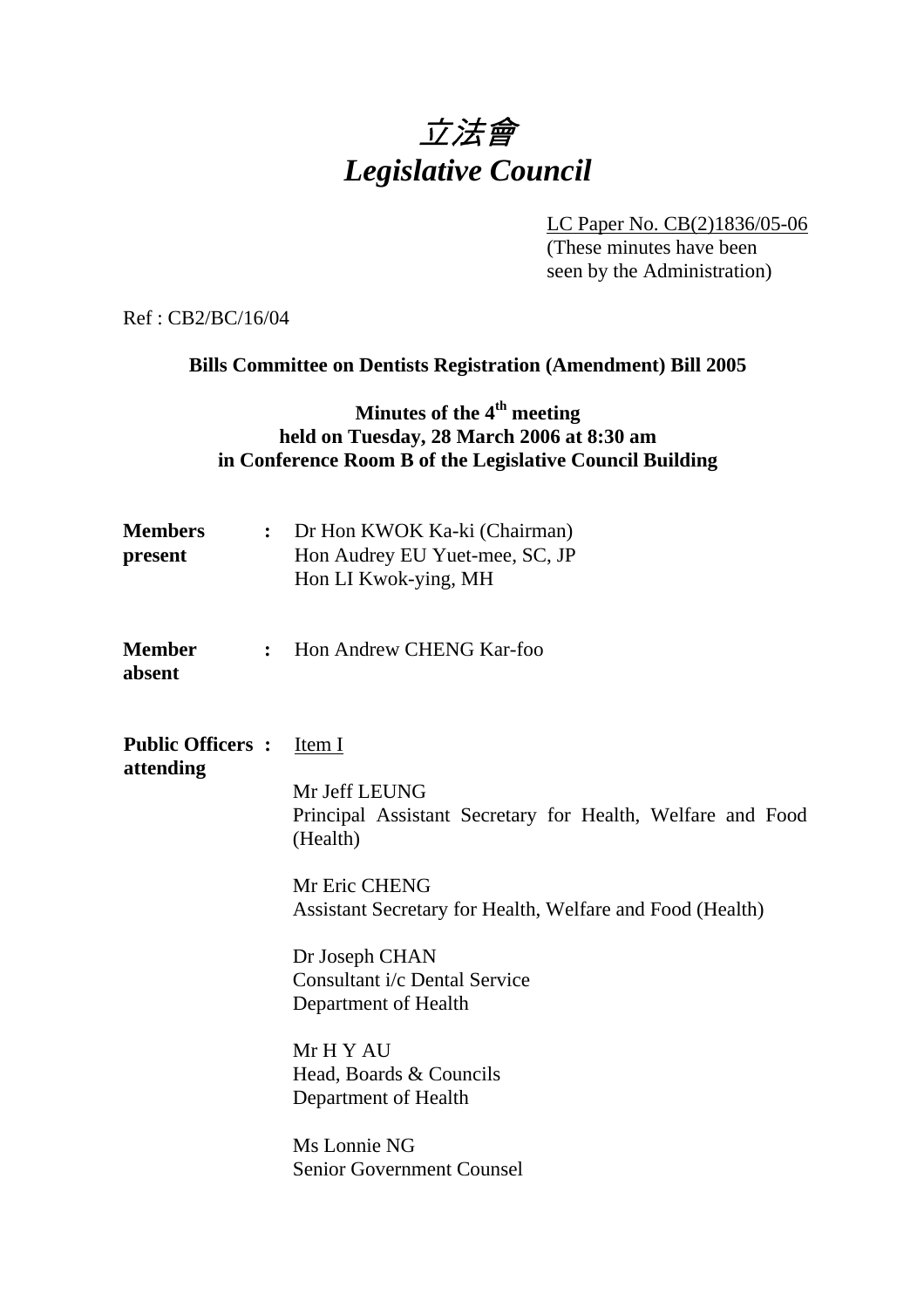$2 -$ 

| <b>Clerk</b> in<br>attendance | Ms Doris CHAN<br>Chief Council Secretary (2) 4    |
|-------------------------------|---------------------------------------------------|
| <b>Staff</b> in<br>attendance | Miss Anita HO<br><b>Assistant Legal Adviser 2</b> |
|                               | Ms Maisie LAM<br>Council Secretary (2) 2          |

#### **I. Meeting with the Administration**

 (The Bill, marked-up copy of the Bill, LC Paper Nos. CB(2)1504/05-06(01) to (03), marked-up copy of the draft Committee Stage amendments proposed by the Administration)

The Bills Committee deliberated (Index of proceedings at **Annex**).

2. The Bills Committee completed clause-by-clause examination of the Bill and the examination of the Committee Stage amendments (CSAs) to clauses 3, 10, 17(c), 18 and 22(b) proposed by the Administration.

- Admin 3. The Administration agreed to revert to members the following -
	- (a) clarification on the effect of "an appeal to the Court of Appeal shall be deemed to be finally determined when the specified period expires without an application for leave to appeal," under the amended section 2(3) taking into account that the Court of Appeal or the Court of Final Appeal, as the case may be, have the jurisdiction to extend the specified period for filing an appeal; and
	- (b) whether the rules on appeals provided under the amended section 23 were different from -
		- (i) the respective rules provided under the Supplementary Medical Professions Ordinance (Cap. 359) and the Social Workers Registration Ordinance (Cap. 505); and
		- (ii) the Rules of the High Court made under the High Court Ordinance (Cap. 4).
- Admin 4. The Administration advised that it would propose the following new CSAs for the Bills Committee's consideration -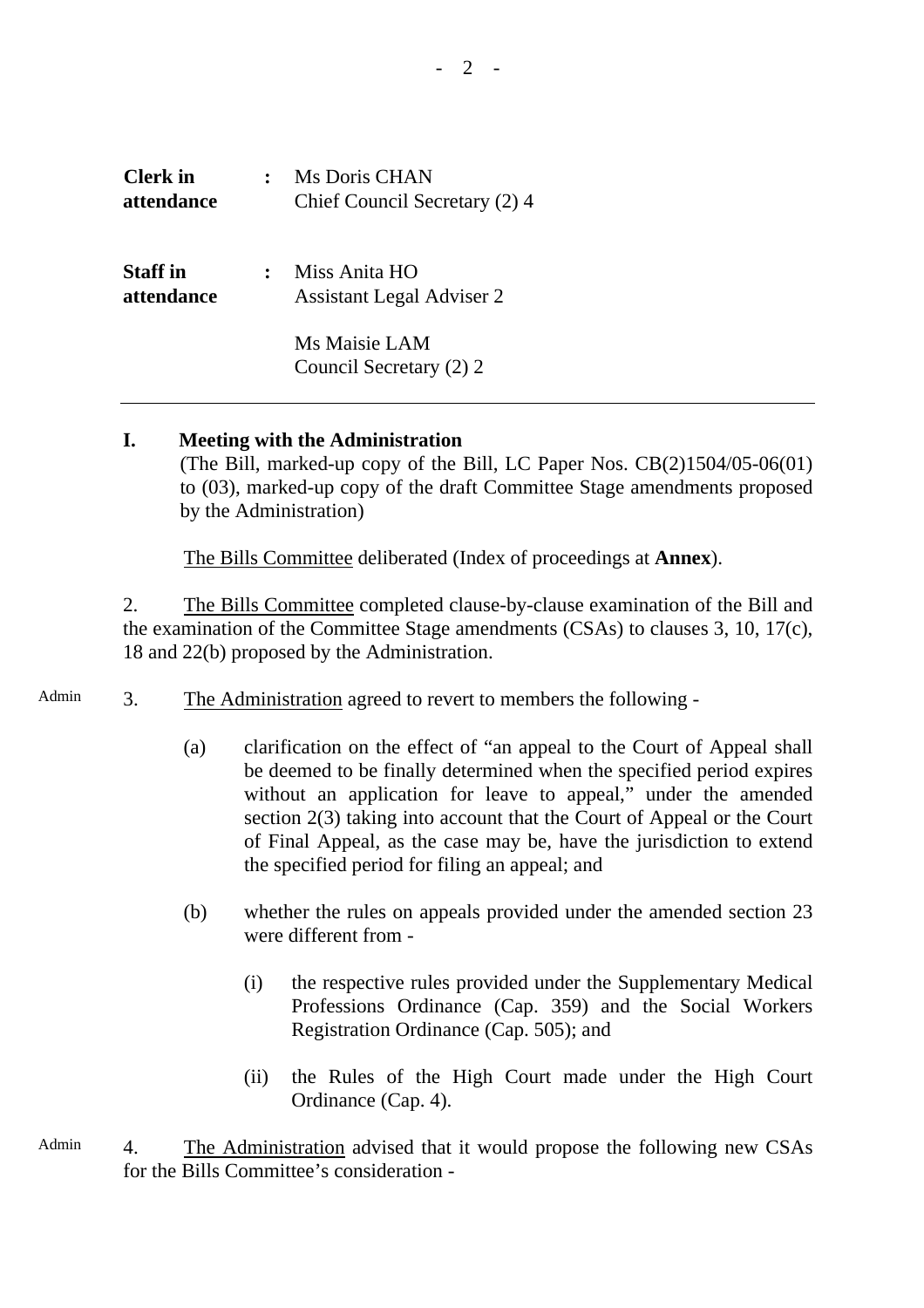- (a) clause  $12 -$  to add the word "registered" before the word "address" in the proposed new sections 13A(1) and (2) for clarity, and the consequential amendments to the proposed new sections 7(4) and 15(1A); and
- (b) clause 34 to amend Form 6 in the First Schedule under the Dentists (Registration and Disciplinary Procedure) Regulations (Cap. 156A) as the words "I have the honour to be, Sir/Madam, your obedient servant." were archaic.

5. Members noted the Administration's intention to consult the Panel on Health Services on the future revamp exercise of the Dentists Registration Ordinance (Cap. 156) to update and improve the existing regulatory regime for the dental profession.

### Way forward

6. The Bills Committee agreed that the information requested in paragraph 3 above and the new CSAs to be provided by the Administration could be considered by circulation and no further meeting would be held unless any member or ALA2 had further comments or queries. The Bills Committee also agreed that subject to further comments from members and ALA2, the Bills Committee would report to the House Committee recommending resumption of the Second Reading debate on the Bill.

7. There being no other business, the meeting ended at 10:05 am.

Council Business Division 2 Legislative Council Secretariat 25 April 2006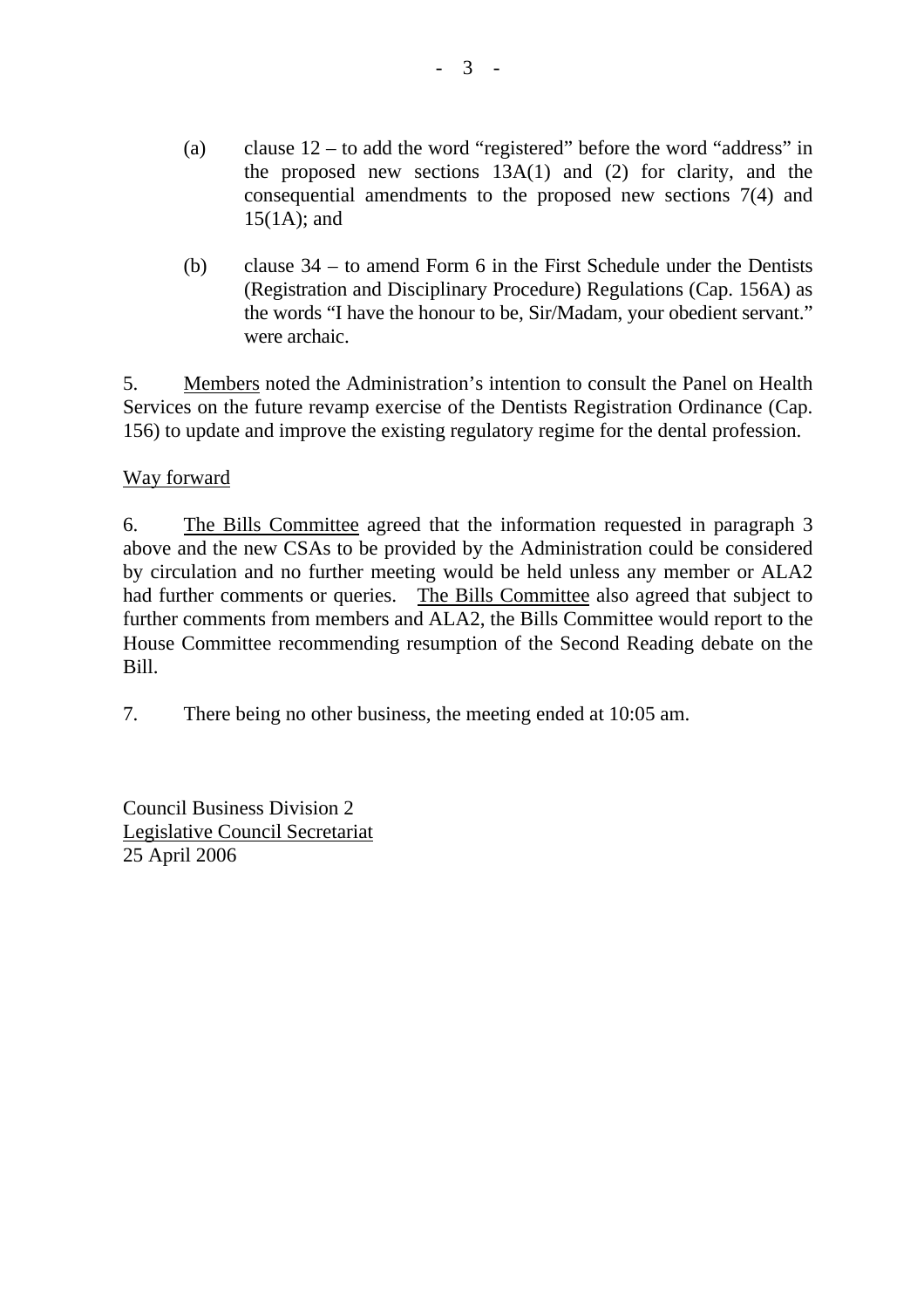#### **Annex**

## **Proceedings of the fourth meeting of the Bills Committee on Dentists Registration (Amendment) Bill 2005 on Tuesday, 28 March 2006 at 8:30 am in Conference Room B of the Legislative Council Building**

| <b>Time Marker</b> | <b>Speaker</b>                                                 | Subject(s)                                                                                                                                                                                                                                                                                                                                                                                                                                                             | <b>Action</b><br><b>Required</b> |
|--------------------|----------------------------------------------------------------|------------------------------------------------------------------------------------------------------------------------------------------------------------------------------------------------------------------------------------------------------------------------------------------------------------------------------------------------------------------------------------------------------------------------------------------------------------------------|----------------------------------|
| $000000 - 000225$  | Chairman                                                       | Opening remarks                                                                                                                                                                                                                                                                                                                                                                                                                                                        |                                  |
| $000226 - 001158$  | Administration<br>Chairman                                     | Briefing by the Administration on its response to issues raised<br>by members at the meeting on 12 January 2006 [LC Paper<br>No. $CB(2)1504/05-06(01)$ ]                                                                                                                                                                                                                                                                                                               |                                  |
| $001159 - 001320$  | Chairman<br>Administration                                     | Present position of the revamp exercise of the Dentists<br>Registration Ordinance (Cap. 156) to update and improve the<br>existing regulatory regime for the dental profession                                                                                                                                                                                                                                                                                         |                                  |
| $001321 - 001333$  | Chairman                                                       | To proceed with the examination of the draft CSAs proposed<br>by the Administration                                                                                                                                                                                                                                                                                                                                                                                    |                                  |
| $001334 - 002753$  | Administration<br>Chairman<br>Ms Audrey EU<br>ALA <sub>2</sub> | Proposed CSAs to clause 3<br>The Administration undertook to clarify the effect of "an<br>appeal to the Court of Appeal shall be deemed to be finally<br>determined when the specified period expires without an<br>application for leave to appeal," under the amended section<br>2(3) taking into account that the Court of Appeal or the Court<br>of Final Appeal, as the case may be, have the jurisdiction to<br>extend the specified period for filing an appeal | ✓<br>(Admin to<br>respond)       |
| $002754 - 003302$  | Administration<br>Chairman                                     | Proposed CSA to clause 10<br>Time required by the Preliminary Investigation Committee<br>(PIC) to process a complaint or information concerning a<br>registered dentist or an applicant applying for the inclusion of<br>his name in the Specialist Register                                                                                                                                                                                                           |                                  |
| $003303 - 003408$  | Administration<br>Chairman                                     | Proposed CSA to clause $17(c)$<br>Agreement to the proposed CSA subject to the clarification to<br>be provided by the Administration on the amended section $2(3)$                                                                                                                                                                                                                                                                                                     |                                  |
| $003409 - 003509$  | Administration<br>Chairman                                     | Proposed CSA to clause 18                                                                                                                                                                                                                                                                                                                                                                                                                                              |                                  |
| $003510 - 004319$  | Administration<br>Ms Audrey EU<br>Chairman                     | Proposed CSA to clause 22(b)<br>Whether a complainant had to ascertain, before submitting a<br>complaint or information to the Dental Council of Hong Kong<br>(the Council), whether the case before him was related to a<br>registered dentist's conduct or his suitability to have his name<br>included in, or removed from, the Specialist Register<br>Referral mechanism between the PIC and the Education and                                                     |                                  |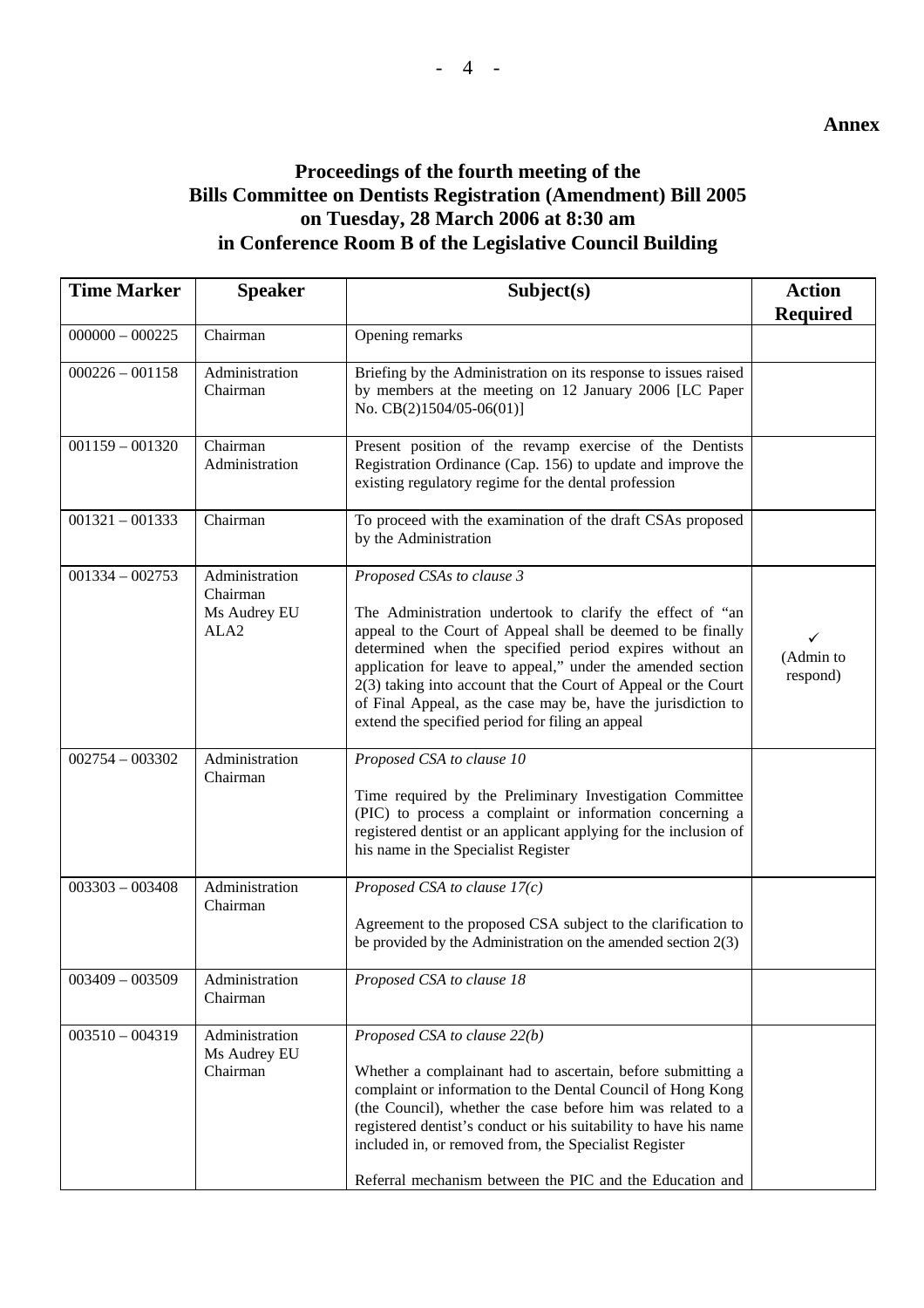| <b>Time Marker</b> | <b>Speaker</b>                                 | Subject(s)                                                                                                                                                                                                                                                                                                                                                                                                                                                                                                                                                                                          | <b>Action</b><br><b>Required</b> |
|--------------------|------------------------------------------------|-----------------------------------------------------------------------------------------------------------------------------------------------------------------------------------------------------------------------------------------------------------------------------------------------------------------------------------------------------------------------------------------------------------------------------------------------------------------------------------------------------------------------------------------------------------------------------------------------------|----------------------------------|
|                    |                                                | Accreditation Committee (EAC) and comparison with the<br>respective arrangement under the Medical Registration<br>Ordinance (Cap. 161)                                                                                                                                                                                                                                                                                                                                                                                                                                                              |                                  |
| $004320 - 004409$  | Chairman                                       | To continue the clause-by-clause examination                                                                                                                                                                                                                                                                                                                                                                                                                                                                                                                                                        |                                  |
| $004410 - 005859$  | Administration<br>Chairman<br>Ms Audrey EU     | Clause 10 (proposed sections 12B, 12E and 12F)<br>Functions of the PIC and EAC                                                                                                                                                                                                                                                                                                                                                                                                                                                                                                                      |                                  |
| $005900 - 011053$  | Administration<br>Chairman<br>Ms Audrey EU     | Clause 15<br>Whether the word "Register" in the proposed new section<br>15A(2) was referring to the Specialist Register<br>The ways to ensure that the notice given under the proposed<br>new sections $12B(5)(b)$ and $(11)$ and $12F(4)$ and $(6)$ would<br>reach the registered dentist concerned                                                                                                                                                                                                                                                                                                |                                  |
| $011054 - 011718$  | Administration<br>Chairman<br>ALA <sub>2</sub> | Clause 16<br>The Administration would consider deleting the provision<br>"matrimonial proceedings in a court of the Commonwealth<br>having unlimited jurisdiction in civil matters" in section 18(4)<br>in the next legislative exercise                                                                                                                                                                                                                                                                                                                                                            |                                  |
| $011719 - 012505$  | Administration<br>Chairman<br>ALA <sub>2</sub> | Clause 18<br>Whether the Court of Appeal had the power to extend the<br>one-month period for giving a notice of appeal against an<br>order made under section 9 or 18<br>The Administration was required to provide information on<br>whether the rules on appeals provided under the amended<br>section 23 were different from $-$<br>the respective rules provided under the Supplementary<br>(a)<br>Medical Professions Ordinance (Cap. 359) and the Social<br>Workers Registration Ordinance (Cap. 505); and<br>the Rules of High Court made under the High Court<br>(b)<br>Ordinance (Cap. 4). | ✓<br>(Admin to<br>respond)       |
| $012506 - 012653$  | Chairman<br>Administration                     | Clauses 22-23                                                                                                                                                                                                                                                                                                                                                                                                                                                                                                                                                                                       |                                  |
| $012654 - 013235$  | Administration<br>Chairman<br>Ms Audrey EU     | Clause 24<br>Clarification that the duration of new section $32(2)$ was<br>limited by the career life of the relevant dentists                                                                                                                                                                                                                                                                                                                                                                                                                                                                      |                                  |
| $013236 - 013342$  | Administration<br>Chairman                     | Clauses 25-39                                                                                                                                                                                                                                                                                                                                                                                                                                                                                                                                                                                       |                                  |
| $013343 - 013438$  | Chairman                                       | New CSAs to be proposed by the Administration –                                                                                                                                                                                                                                                                                                                                                                                                                                                                                                                                                     | ✓                                |